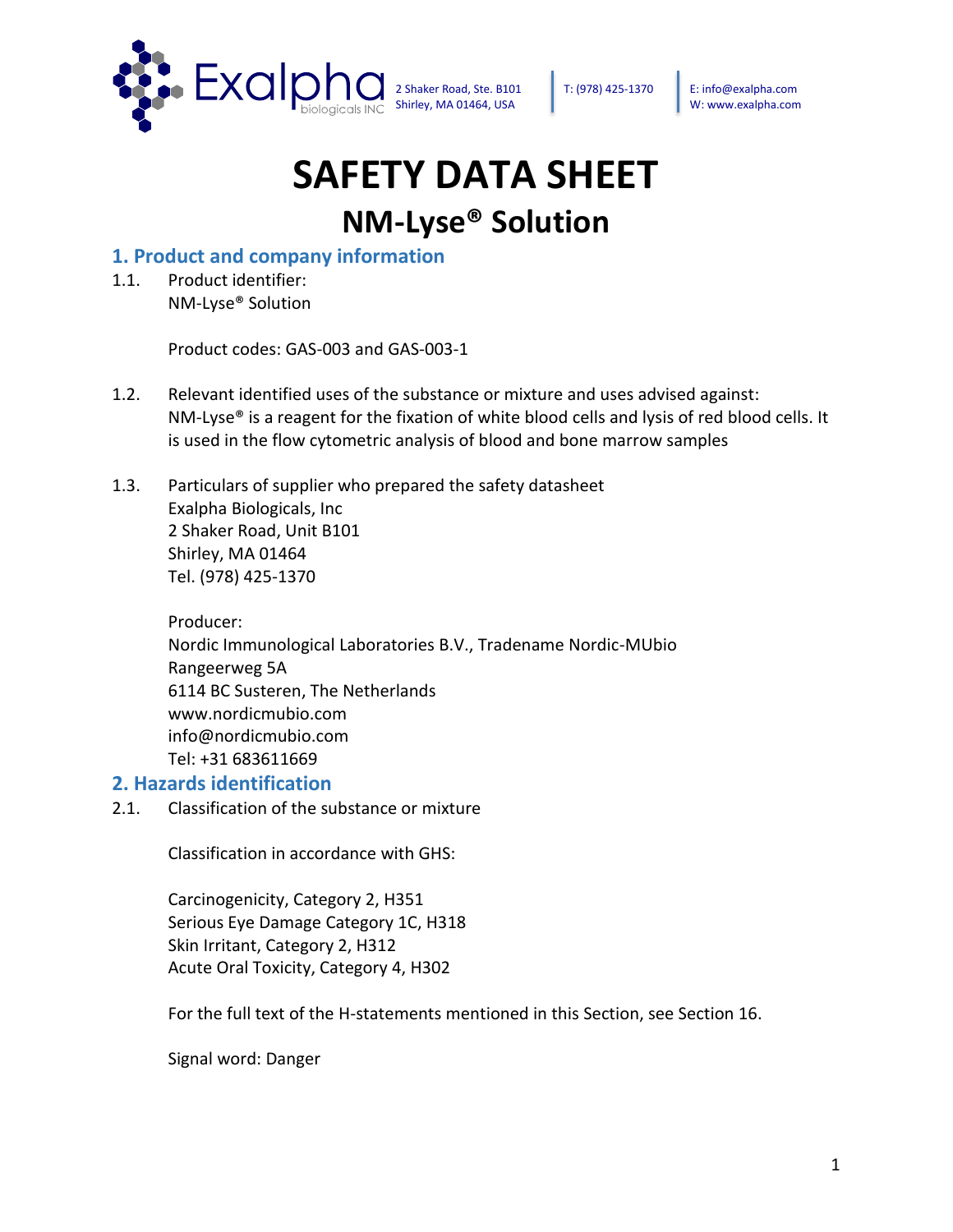

2.2. Label elements

Hazardous substance content: Formaldehyde







Hazard statements:

- H302 Harmful if swallowed.
- H312 Harmful in contact with skin.
- H318 Causes serious eye damage
- H351 Suspected of causing cancer

Precautionary statements:

P280 – Wear protective gloves / protective clothing / eye protection / face protection.

P280A – Wear protective gloves

P285 In case of inadequate ventilation wear respiratory protection.

P301A – IF SWALLOWED do not induce vomiting. Do not give anything to drink. Obtain medical attention without delay.

P302+P352 – IF ON SKIN: Wash with plenty of soap and water.

P305 + P351 + P338 – IF IN EYES: Rinse cautiously with water for several minutes and remove contact lenses, if present and easy to do. Continue rinsing.

P315 – Get immediate medical advice / attention.

P340 – Remove victim to fresh air and keep at rest in a position comfortable for breathing.

P351 – Rinse cautiously with water for several minutes.

P361 – Remove / Take off immediately all contaminated clothing.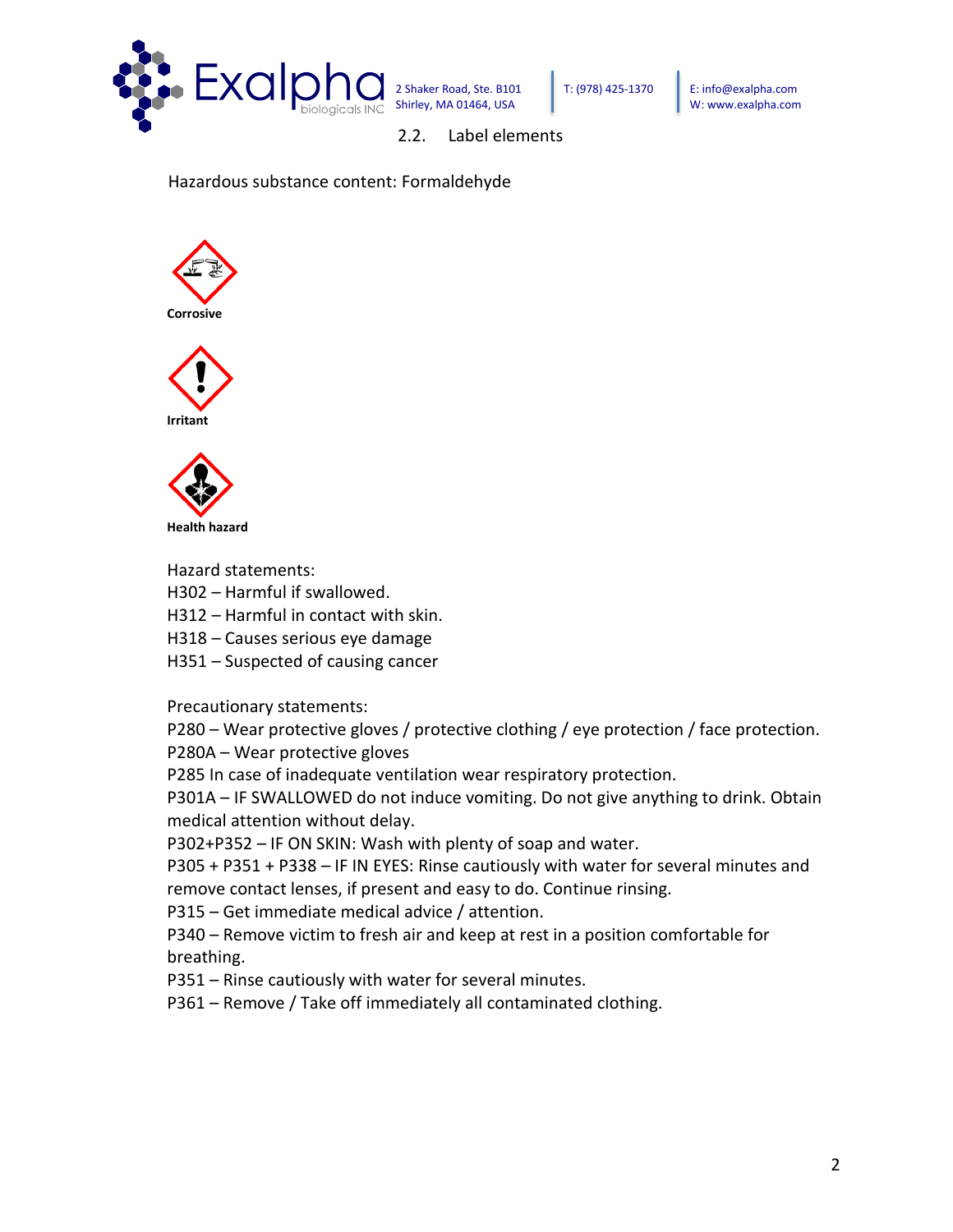

Reduced labeling (≤ 125ml):

Hazardous substance content: Formaldehyde







Hazard statements:

- H302 Harmful if swallowed.
- H312 Harmful in contact with skin.
- H318 Causes serious eye damage.
- H351 Suspected of causing cancer

Precautionary statements:

P280 – Wear protective gloves / protective clothing / eye protection / face protection.

P280A – Wear protective gloves

P285 In case of inadequate ventilation wear respiratory protection.

P301A – IF SWALLOWED do not induce vomiting. Do not give anything to drink. Obtain medical attention without delay.

P302+P352 – IF ON SKIN: Wash with plenty of soap and water.

P305 + P351 + P338 – IF IN EYES: Rinse cautiously with water for several minutes and remove contact lenses, if present and easy to do. Continue rinsing.

P315 – Get immediate medical advice / attention.

P340 – Remove victim to fresh air and keep at rest in a position comfortable for breathing.

P351 – Rinse cautiously with water for several minutes.

P361 – Remove / Take off immediately all contaminated clothing.

2.3. Other hazards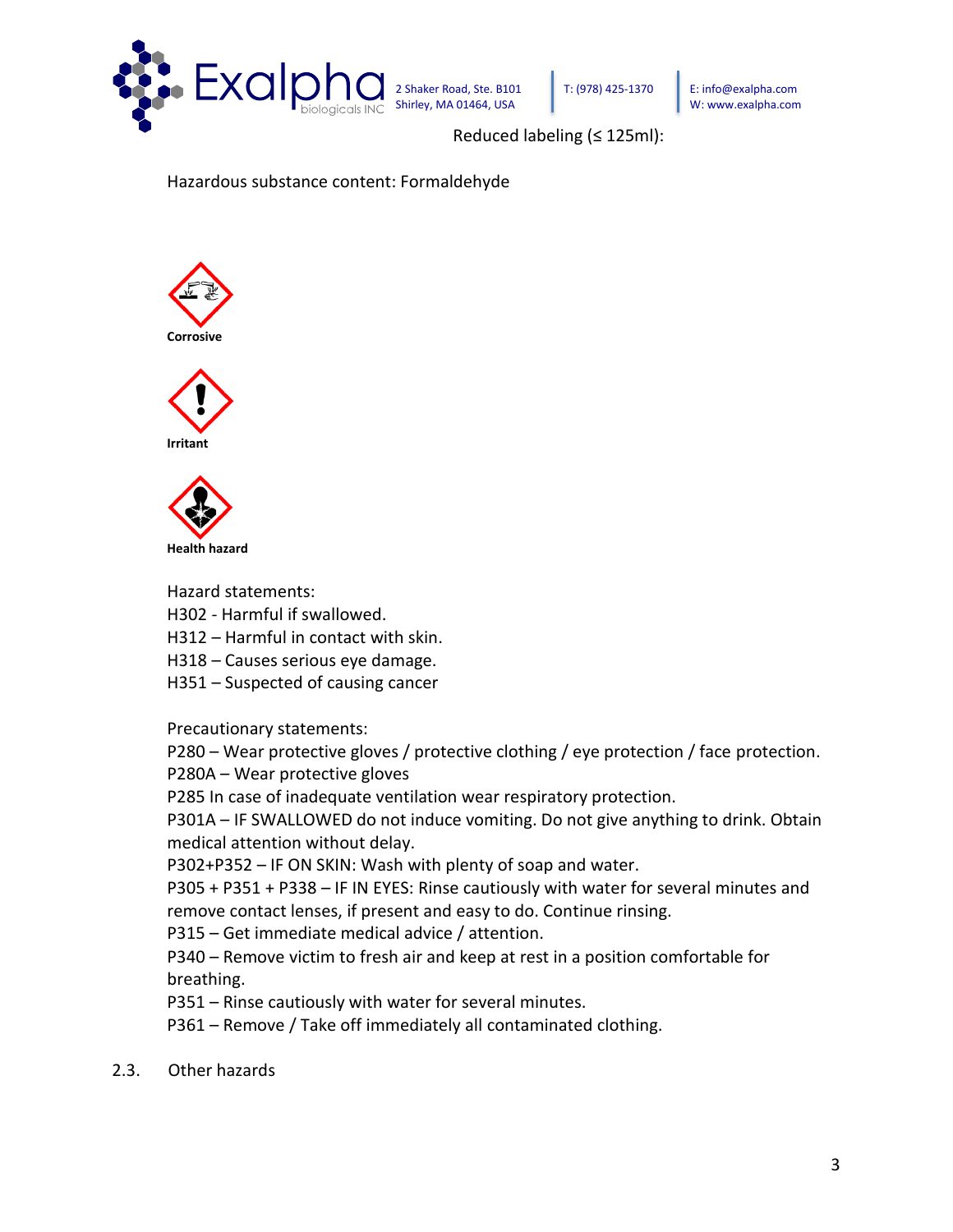

None known.

# **3. Composition/Information on Ingredients**

3.1. Mixture:

| Chemical name   CAS No.:   EC no.: |                           | REACH registration   Conc.  <br>no.: | (%   |
|------------------------------------|---------------------------|--------------------------------------|------|
| Formaldehyde                       | $  50-00-0   200-001-8  $ |                                      | 4-10 |

#### **4. First aid measures**

- 4.1. Description of first aid measures:
	- Contact medical personnel immediately. Flush eyes with flowing water for at least 15 minutes. If breathing is difficult, contact emergency personnel. Remove contaminated clothing. Remove to fresh air. Separate eyelids with finger tips. Wash skin with deluge of water for at least 15 minutes.
- 4.2. Most important symptoms and effects, both acute and delayed: No data available.
- 4.3. Indication of any immediate medical attention and special treatment needed: Symptomatic treatment is needed.

# **5. Firefighting measures**

- 5.1. Extinguishing media:
- 5.1.1. Suitable extinguishing media: CO2, extinguishing powder, foam or water.
- 5.1.2. Unsuitable extinguishing media: None known.
- 5.2. Special hazards arising from the substance or mixture: Hazardous decomposition products: formaldehyde gas, carbon monoxide.
- 5.3. Advice for firefighters: Wear full protective clothing and self-contained breathing apparatus.

#### **6. Accidental release measures**

- 6.1. Personal precautions, protective equipment and emergency procedures:
- 6.1.1 For non-emergency personnel: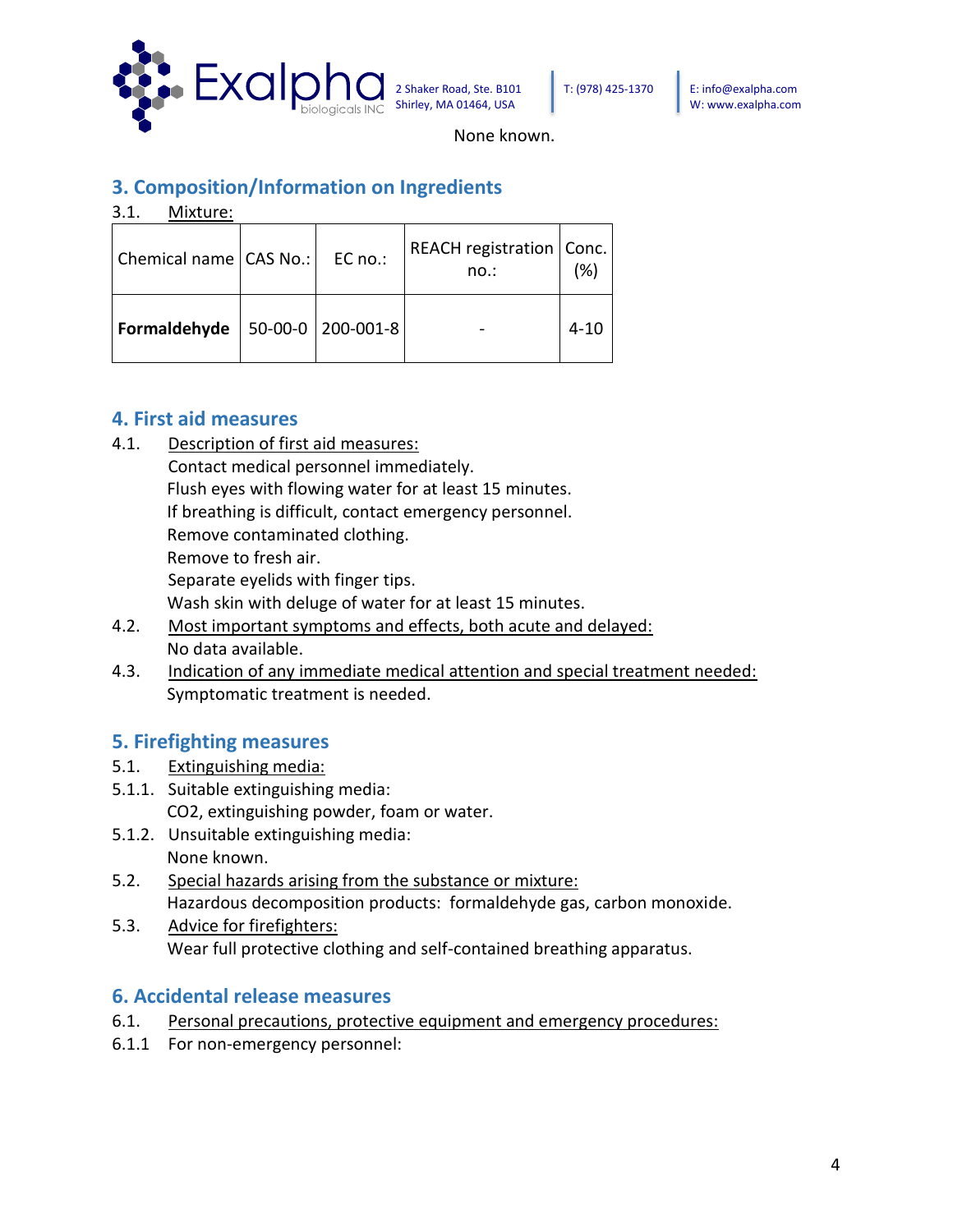

Keep unprotected people away, allow only well trained

experts wearing suitable protective clothing to abide in the field of accident.

- 6.1.2. For emergency responders: Wear appropriate protective equipment (see Section 8)! Ensure adequate ventilation.
- 6.2. Environmental precautions:

Dispose of spillage and waste (product/packaging) in accordance with all applicable environmental laws. Do not allow to enter sewers/soil/surface or ground water. Notify the respective authorities in accordance with local law in the case of environmental pollution immediately.

- 6.3. Methods and material for containment and cleaning up: Collect the spilled material with sand or vermiculite, then place into a suitable, closed, properly labelled chemical waste container for disposal. During disposal wear suitable personal protective equipment. Wash non-recoverable residues with large amounts of water.
- 6.4. Reference to other sections: For further and detailed information see section 8 and 13.

# **7. Handling and storage**

- 7.1. Precautions for safe handling: Precautions for safe handling: Observe conventional hygiene precautions. Technical measures: Ensure adequate ventilation! Precautions against fire and explosion: No specific prescription.
- 7.2. Conditions for safe storage, including any incompatibilities:
	- Technical measures and storage condition: Keep in original, closed and labelled container. The place of storage has to be properly ventilated and cleanable. Store in cool and dry place. Store at room temperature. Follow all instructions on the label. Incompatible materials: strong acids, strong bases, phenol, hydrochloric acid. Packaging material: no special prescriptions.
- 7.3. Specific end use(s): No specific instructions available.

# **8. Exposure controls and personal protection**

8.2. Exposure controls:

In case of a hazardous material with no controlled concentration limit it is the employer's duty to keep concentration levels down to a minimum achievable by existing scientific and technological means, where the hazardous substance poses no harm to workers.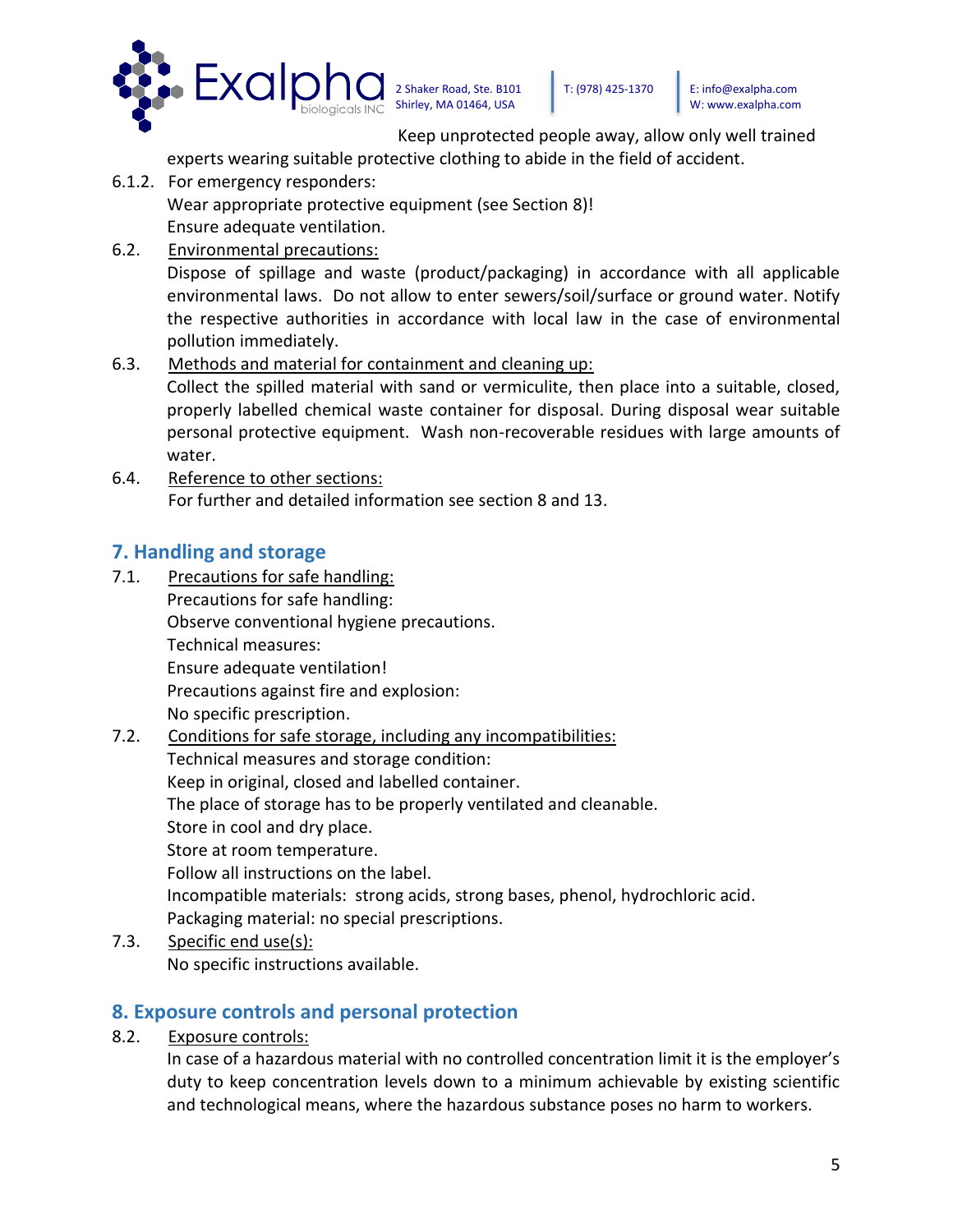

#### 8.2.1 Appropriate engineering controls

In pursuance of work is proper foresight needed to avoid spilling onto clothes and floors and to avoid contact with eyes and skin.

Ensure adequate ventilation.

In the vicinity of the workplace safety shower and eye washing fountain has to be installed.

Wash thoroughly after handling of the product.

- 8.2.2. Individual protection measures, such as personal protective equipment:
	- *1.* Eye/face protection: use appropriate protective goggles.
	- *2.* Skin protection:
		- a. Hand protection: use appropriate chemical resistant protective gloves.
		- b. Other: Use appropriate protective clothes.
	- *3.* Respiratory protection: use adequate respirator.
	- *4.* Thermal hazard: None known.
- 8.2.3. Environmental exposure controls:
	- No specific prescription.

**The requirements detailed in Section 8 assume skilled work under normal conditions and usage of the product for appropriate aims. If conditions differ from normal or work is carried out under extreme conditions an expert's advice should be sought out before deciding upon further protective measures.**

#### **9. Physical and chemical characteristics**

9.1. Information on basic physical and chemical properties:

|                                         | Parameter                  |                      | Test method: | Remarks: |
|-----------------------------------------|----------------------------|----------------------|--------------|----------|
|                                         | 1. Appearance:             | Colourless liquid    |              |          |
| 2. Odour:                               |                            | pungent              |              |          |
| 3. Odour threshold:                     |                            | no data available    |              |          |
| 4. pH value:                            |                            | no data available    |              |          |
| 5. Melting point/ freezing point:       |                            | no data available    |              |          |
| 6. Initial boiling point/boiling range: |                            | ca. 100 °C           |              |          |
| 7. Flash point:                         |                            | no data available    |              |          |
| 8. Evaporation rate:                    |                            | no data available    |              |          |
| 9. Flammability:                        |                            | no data available    |              |          |
| 10. Upper/lower flammability or         |                            | no data available    |              |          |
|                                         | explosive limits:          |                      |              |          |
| 11. Vapour pressure:                    |                            | no data available    |              |          |
| 12. Relative density:                   |                            | > 1,00               |              |          |
| 13.Solubility(ies):                     |                            | Miscible with water. |              |          |
|                                         |                            | Not soluble in fats. |              |          |
| 14. Partition coefficient: n-           |                            | no data available    |              |          |
|                                         | octanol/water:             |                      |              |          |
| 15.                                     | Self-ignition temperature: | no data available    |              |          |
| 16.                                     | Degradation temperature:   | no data available    |              |          |
|                                         |                            |                      |              |          |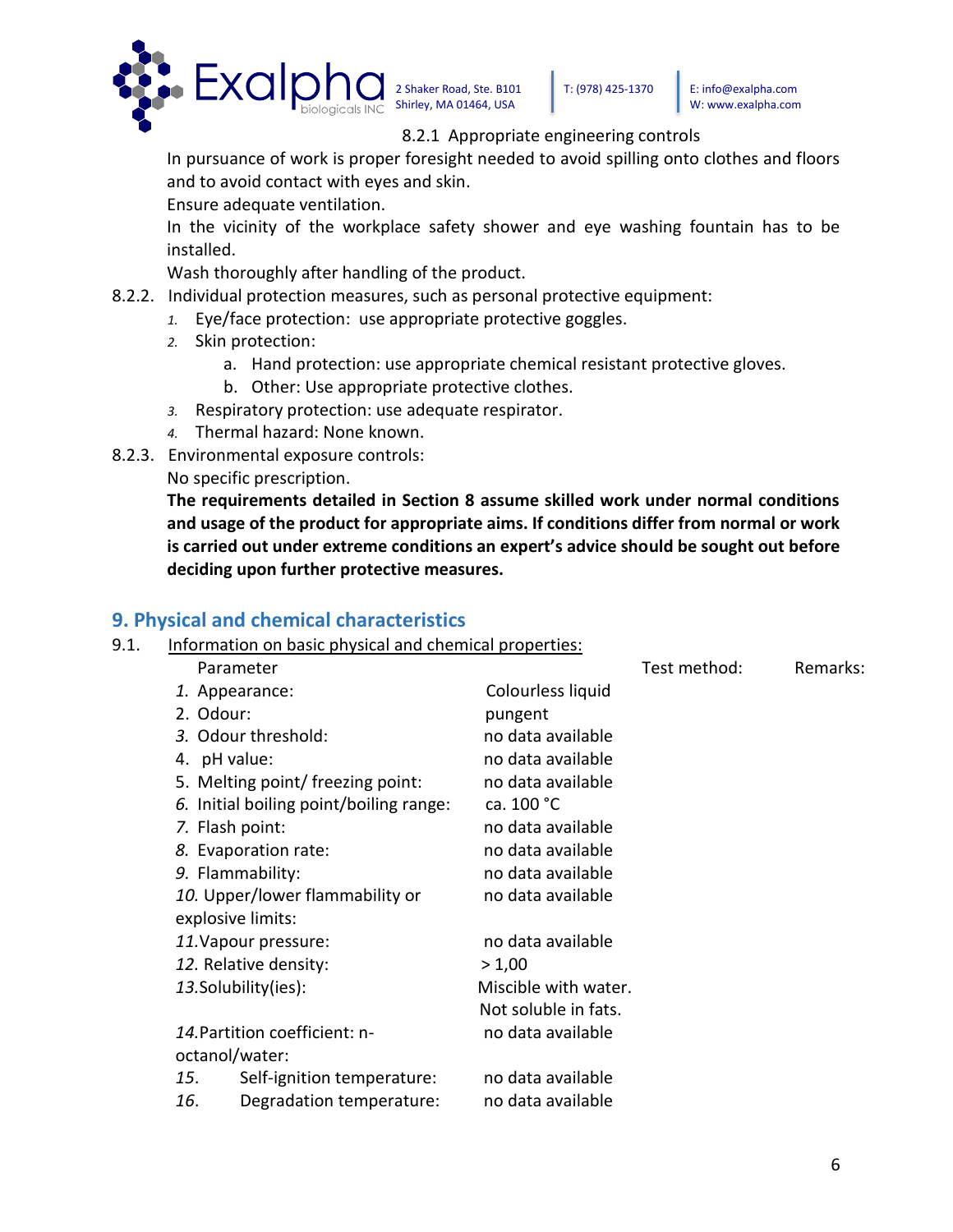

- 17. Viscosity: no data available
- *18.* Explosive properties: no data available
- *19.* Oxidizing properties: no data available
- 9.2. Other information: No data available.

#### **10. Stability and reactivity**

- 10.1. Reactivity: None known.
- 10.2. Chemical stability: At normal temperature: stabile at general conditions of work.
- 10.3. Possibility of hazardous reactions: oxidation may occur.
- 10.4. Conditions to avoid: none known.
- 10.5. Incompatible materials: strong acids, strong bases, phenol, hydrochloric acid.
- 10.6. Hazardous decomposition products: formaldehyde gas, carbon monoxide.

#### **11. Toxicological Information**

#### **Information applies only to "Formaldehyde" and not to the mixture! This product has not been tested. Evaluation on the expected toxicity have been made upon application of the conventional method.**

11.1. Information on toxicological effects:

Acute toxicity: Harmful by inhalation, in contact with skin and if swallowed. Irritation: Irritates the skin and eyes, irritates the respiratory tract. Sensitisation: May cause sensitization by skin contact Repeated dose toxicity: none known. Carcinogenicity: Limited evidence of a carcinogenic effect. Mutagenicity: None known. Reproduction toxicity: none known.

- 11.1.1. For substances subject to registration, brief summaries of the information derived from the test conducted: No data available.
- 11.1.2. Relevant toxicological properties of the hazardous substances:  $LD_{50}$  (oral, rat): 100 mg/kg LD<sup>50</sup> (dermal, rabbit): 270 μl/kg

LC<sub>50</sub> (inhalative, rat): 203 mg/m<sup>3</sup>

11.1.3. Information on likely routes of exposure: ingestion, inhalation, skin and eye contact.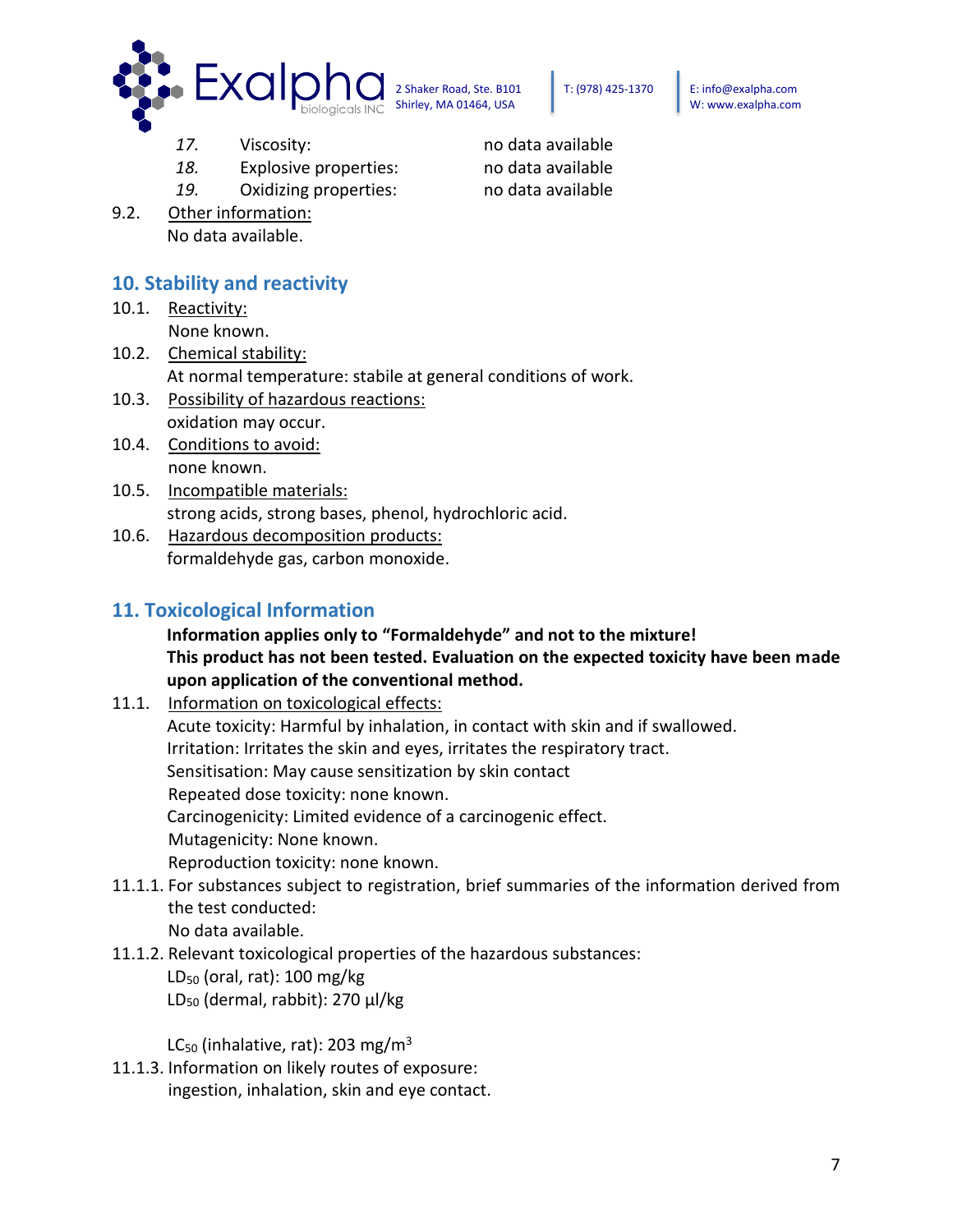

and toxicological characteristics:

No data available.

11.1.5. Delayed and immediate effects as well as chronic effects from short and long-term exposure:

Harmful by inhalation, in contact with skin and if swallowed.

Irritates the skin and eyes, irritates the respiratory tract.

Limited evidence of a carcinogenic effect.

May cause sensitization by skin contact

- 11.1.6. Interactive effects: No data available.
- 11.1.7. Absence of specific data: No information.
- 11.1.8. Other information: No data available.

# **12. Ecological information**

12.1. Toxicity:

Water hazard class (wgk, German regulation, self-classification): 2 (hazardous for the water)

- 12.2. Persistence and degradability: No data available.
- 12.3. Bioaccumulation potential: No data available.
- 12.4. Mobility in soil: No data available.
- 12.5. Results of PBT and vPvB assessment: No data available.
- 12.6. Other adverse effects: No data available.

# **13. Disposal considerations**

13.1. Waste treatment methods:

Disposal according to the local regulations.

13.1.1. Information regarding the disposal of the product:

In case of larger quantities: send the waste of the product to a licensed company dealing with disposal.

#### **European Waste Code:**

16 10 03\* aqueous concentrates containing dangerous substances

13.1.2. Information regarding the disposal of the packaging:

Rinse the container thoroughly with water then re-use it.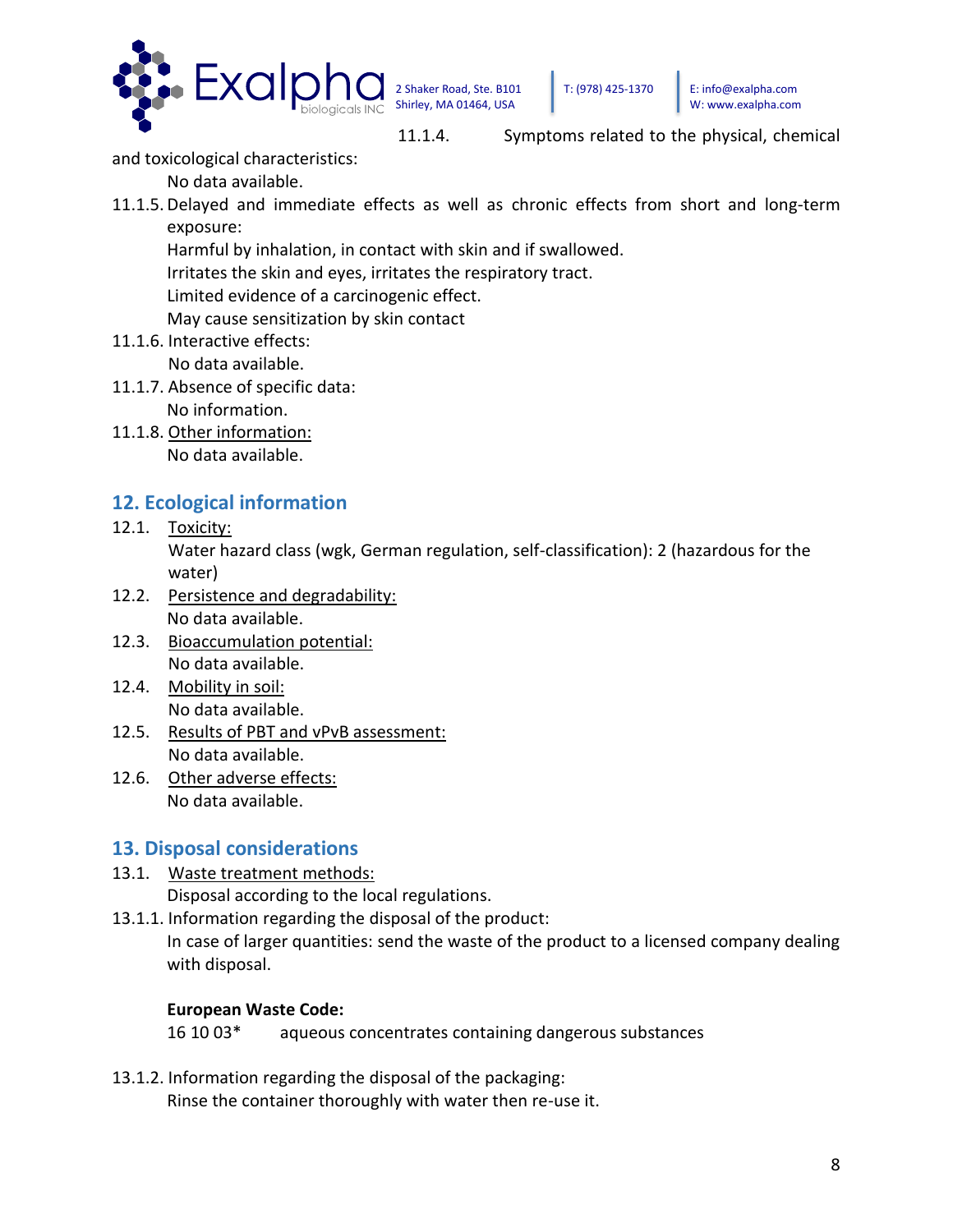

13.1.3. Physical/chemical properties that may affect

waste treatment options shall be specified:

None known.

13.1.4. Sewage disposal:

None known.

13.1.5. Special precautions for any recommended waste treatment: No data available.

#### **14. Transport information**

#### **Not dangerous good in sense of the transport regulations!**

- 14.1*.* UN Number: -
- 14.2. UN proper shipping name: -
- 14.3. Transport hazard class(es): -
- 14.4. Packing group: -
- 14.5. Environmental hazards: -
- 14.6. Special precautions for user: -
- 14.7. Transport in bulk according to Annex II of MARPOL 73/78 and the IBC Code: -

#### **15. Regulatory information**

#### 15.1. Safety, health and environmental regulations/legislation specific for the substance or mixture:

REGULATION (EC) No 1907/2006 OF THE EUROPEAN PARLIAMENT AND OF THE COUNCIL of 18 December 2006 concerning the Registration, Evaluation, Authorisation and Restriction of Chemicals (REACH), establishing a European Chemicals Agency, amending Directive 1999/45/EC and repealing Council Regulation (EEC) No 793/93 and Commission Regulation (EC) No 1488/94 as well as Council Directive 76/769/EEC and Commission Directives 91/155/EEC, 93/67/EEC, 93/105/EC and 2000/21/EC

DIRECTIVE 1999/45/EC OF THE EUROPEAN PARLIAMENT AND OF THE COUNCIL of 31 May 1999 concerning the approximation of the laws, regulations and administrative provisions of the Member States relating to the classification, packaging and labelling of dangerous preparations

REGULATION (EC) No 1272/2008 OF THE EUROPEAN PARLIAMENT AND OF THE COUNCIL of 16 December 2008 on classification, labelling and packaging of substances and mixtures, amending and repealing Directives 67/548/EEC and 1999/45/EC, and amending Regulation (EC) No 1907/2006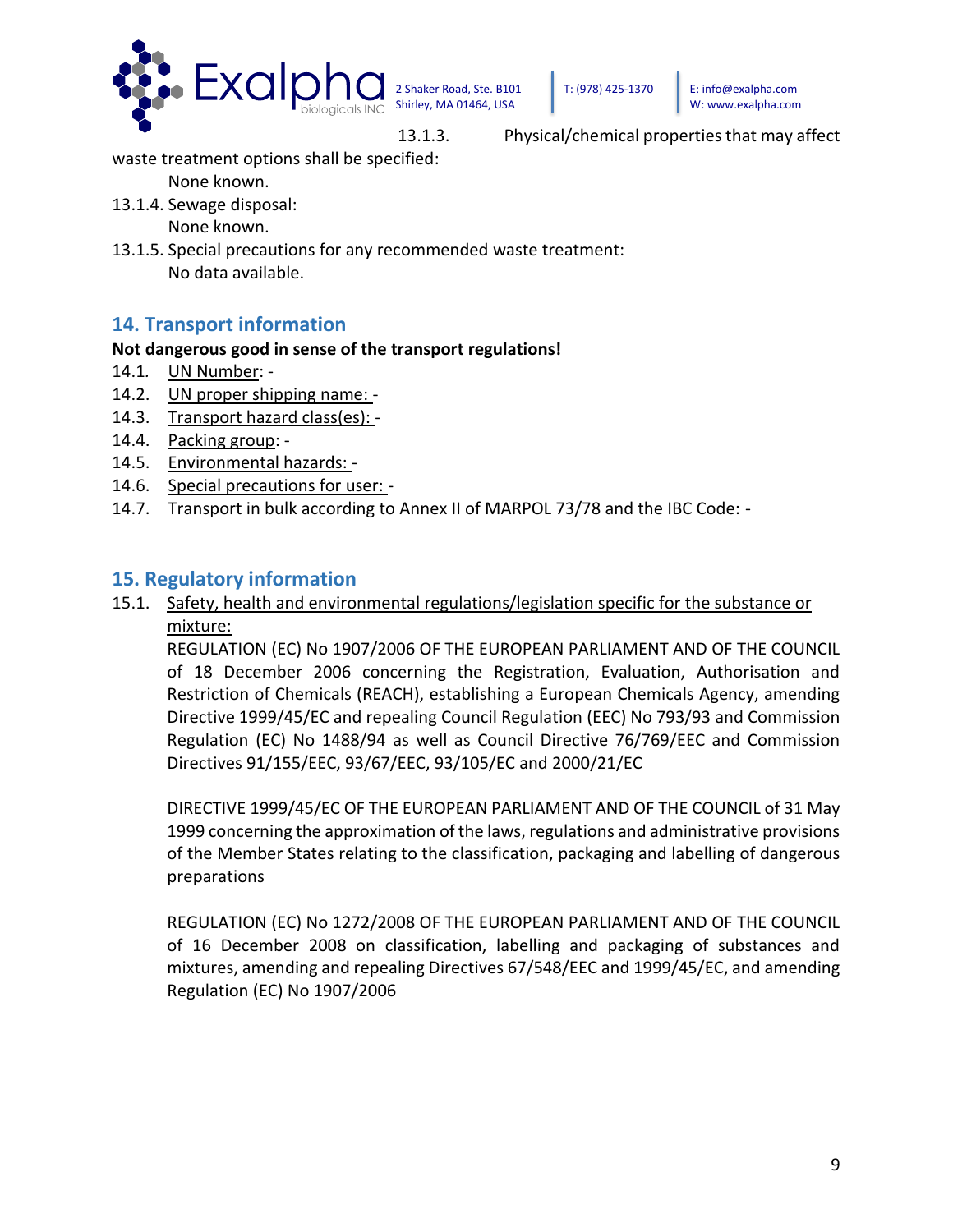

COMMISSION REGULATION (EU) No 453/2010 of 20 May

2010 amending Regulation (EC) No 1907/2006 of the European Parliament and of the Council on the Registration, Evaluation, Authorisation and Restriction of Chemicals (REACH)

15.2. Chemical safety assessment: has not been carried out for this product.

#### **16. Other information .**

Information regarding the revision of the safety data sheet: -

Full text of the abbreviations in the safety data sheet:

DNEL: Derived no effect level. PNEC: Predicted no effect concentration. CMR effects: carcinogenity, mutagenicity and toxicity for reproduction: PBT: Persistent, bioaccumulative and toxic. . n.d.: not defined. . n.a.: Not applicable. . Data sources: -

**Relevant H-Phrases** (number and full text) of Section 3:

**H302** – Harmful if swallowed.

**H312** – Harmful in contact with skin.

**H318** – Causes serious eye damage.

**H351** – Suspected of causing cancer

Training instructions: -

Recommended restrictions on use (non-statutory recommendations by supplier): -

This safety data sheet had been prepared on the basis of information provided by the manufacturer. The information, data and recommendations contained herein are provided in good faith, obtained from reliable sources and believed to be true and accurate as of the date issued; however, no representation is made as to the comprehensiveness of the information. The SDS shall be used only as a guide for handling the product; in the course of handling and using the product other considerations may arise or be required. Since the conditions or the handling, the storage and the disposal of this product are beyond the control of the manufacturer, the distributor or the preparer of this SDS, no warranty, expressed or implied, regarding the product described in this SDS shall be created or inferred by any statement in this SDS. No responsibility is assumed regarding the accuracy, completeness or suitability of all or any of the information contained herein or the results to be obtained from the use thereof at the time of use. In no way shall the manufacturer, the distributor or the preparer of the be liable for any claims, losses or damages of third parties, personal injury, property damage, lost profits or any special, direct, indirect, incidental, consequential or exemplary damages resulting from the use of or reliance upon such information. Users are cautioned to determine the appropriateness and applicability of the above information to their particular circumstances and purposes and assume all risk associated with the use of this product.

It is the responsibility of the user to fully comply with local, national and international regulations concerning the use of this product.